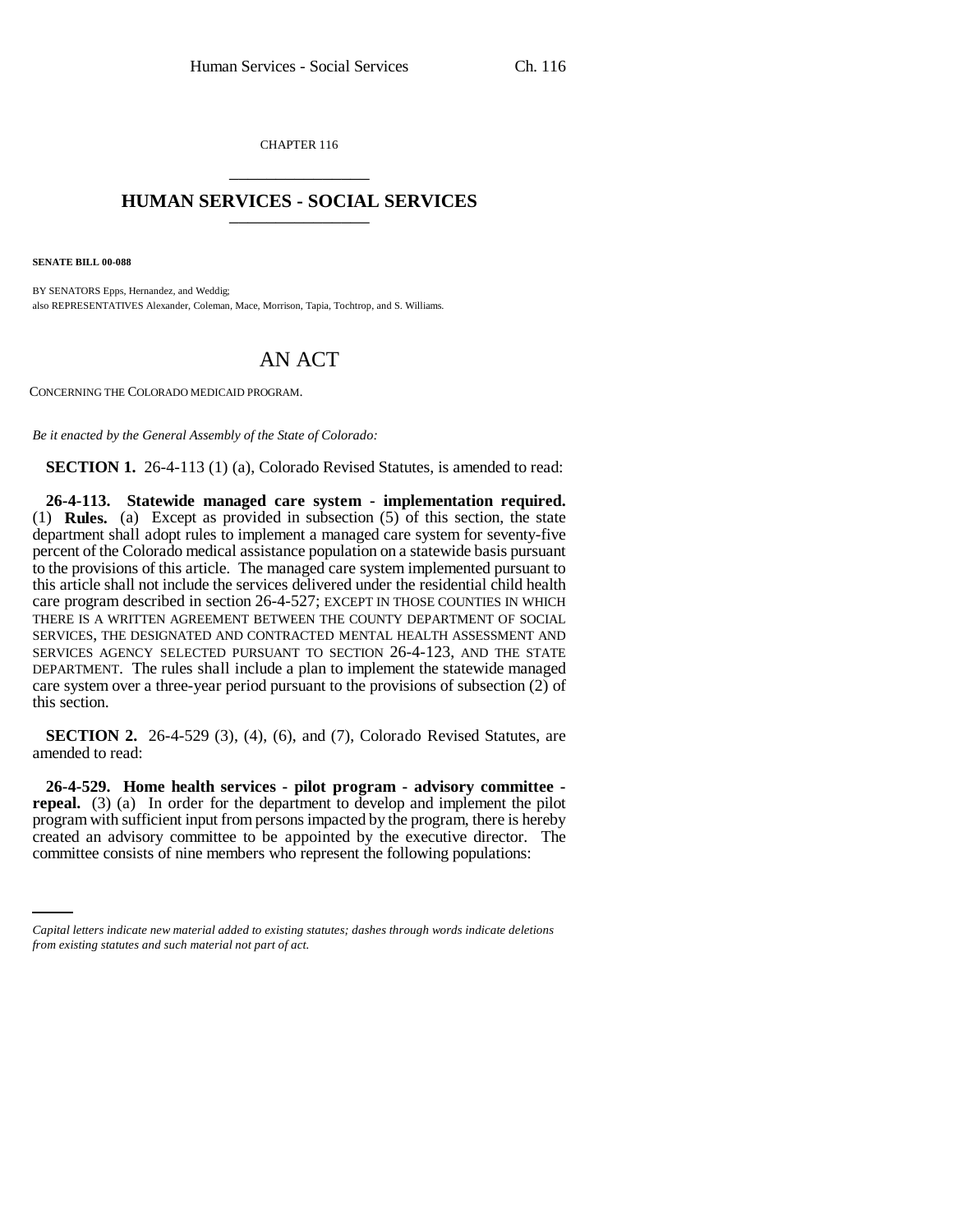(I) Advocacy groups representing persons with disabilities and the frail elderly;

(II) Medical assistance recipients described in subsection (1) of this section who receive nursing services;

(III) The home health agency providers association;

(IV) The professional nurses' association;

(V) The state board of nursing;

(VI) Assisted living facilities;

(VII) The department of public health and environment;

(VIII) The medical assistance long-term care advisory committee.

(b) The executive director of the department, in the development and implementation of the pilot program, shall, on a regular basis, consult fully with the members of the advisory committee created in paragraph (a) of this subsection (3).

(c) (I) This subsection (3) is repealed, effective July 1,  $2000$  2003.

(II) Prior to said repeal, the advisory committee shall be reviewed, as provided in section 2-3-1203 (3), C.R.S.

(4) The department shall contract with a public or private entity to conduct an independent evaluation of the pilot program. On or before October 1, 1996, AND ON OR BEFORE OCTOBER 1, 2002, the department shall provide  $\alpha$  written report REPORTS to the general assembly, based on the independent evaluation. The department shall include in the report the independent evaluator's assessment of the cost-efficiency, which includes identifying any cost-savings to the medical assistance program and any other public benefits programs, benefit, impact on the quality of care and client outcomes, and impact upon recipients' ability to live independently as a result of the provision of nursing services to medical assistance recipients by home health aides. In addition, the department shall include in the report REPORTS recommendations for implementation of any model or proposed program modification.

(6) The pilot program shall terminate on July 1, 2000 2003, unless extended by the general assembly.

(7) This section is repealed, effective July 1, 2000 2003.

**SECTION 3.** 26-4-804, Colorado Revised Statutes, is amended to read:

26-4-804. Reports. The department shall provide a report REPORTS to the general assembly no later than July 1, 1997, AND NO LATER THAN SEPTEMBER 1, 2002, demonstrating the effectiveness of the pilot program AND EVALUATING WHETHER THE PILOT PROGRAM SHOULD BE CONTINUED.

**SECTION 4.** 26-4-805, Colorado Revised Statutes, is amended to read: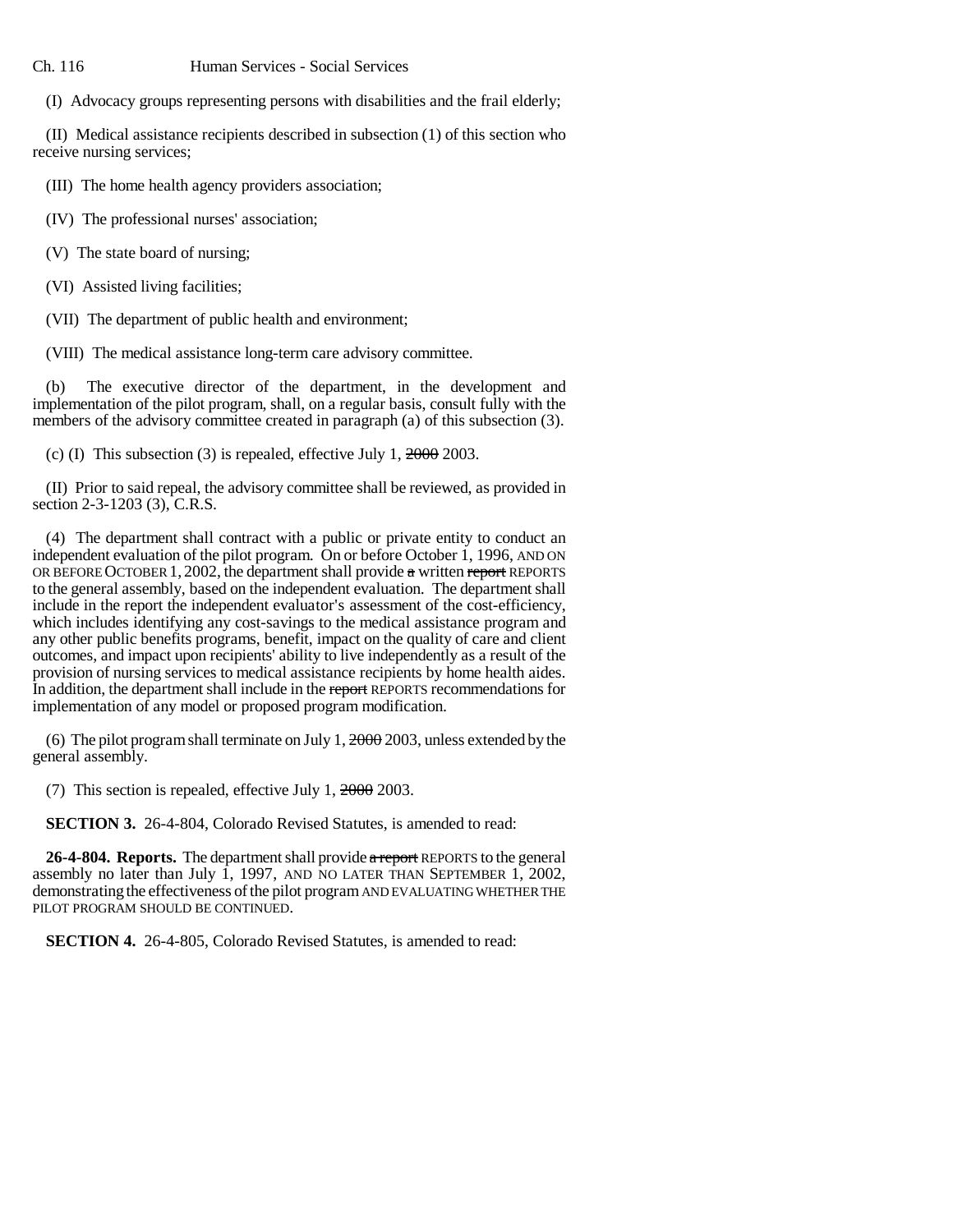**26-4-805. Repeal of part.** This part 8 is repealed, effective July 1, 2000 2003.

**SECTION 5.** 26-4-903 (1), (6), and (8), Colorado Revised Statutes, are amended to read:

**26-4-903. Pilot program - consumer-directed attendant support.** (1) The general assembly authorizes the state department, in cooperation with the department of human services, to implement a pilot program that would allow as many as one hundred fifty persons with disabilities to self-direct their attendant support. The pilot program shall begin no later than July 1, 1997, and shall end July 1, 2000 2003, unless extended by the general assembly acting by bill. The departments shall design and implement a program with input from an advisory committee that shall include consumers of attendant support. The departments are authorized to seek any federal waivers that may be necessary to implement this part 9.

(6) The state department and the department of human services shall conduct an independent evaluation of the pilot program to be completed by the end of the third year AND BY THE END OF THE SIXTH YEAR of the program, and a report of such evaluation shall be provided to the general assembly by September 1, 2000, AND BY SEPTEMBER 1, 2002. The departments shall report to the general assembly by September 1, 1998 2000, and by September 1 of each year thereafter concerning the following:

(a) The number of persons with disabilities participating in the pilot program;

(b) The cost-effectiveness of the pilot program;

(c) Feedback from consumers, the state department, and the department of human services concerning the progress and success of the program;

(d) Any changes to the health status or health outcomes of the participating recipients;

(e) Other information relevant to the successes and problems of the pilot program; and

(f) Recommendations concerning the feasibility of continuing the program beyond the pilot stage and changes, if any, that are needed.

(8) Section 12-38.1-117 (1) (b), C.R.S., and section 12-38.1-102 (5), C.R.S., SECTION 12-38-123 (1) (a), C.R.S., SECTION 12-38-103 (8), C.R.S., AND SECTION 12-38-103 (11), C.R.S., shall not apply to a person who is directly employed by an individual participating in the pilot program pursuant to this section and who is acting within the scope and course of such employment. However, such person may not represent himself or herself to the public as a licensed nurse, or a certified nurse aide, A LICENSED PRACTICAL OR PROFESSIONAL NURSE, A REGISTERED NURSE, OR A REGISTERED PROFESSIONAL NURSE. This exclusion shall not apply to any person who has had his or her license as a nurse or certification as a nurse aide suspended or revoked or his or her application for such license or certification denied.

**SECTION 6.** 26-4-904, Colorado Revised Statutes, is amended to read: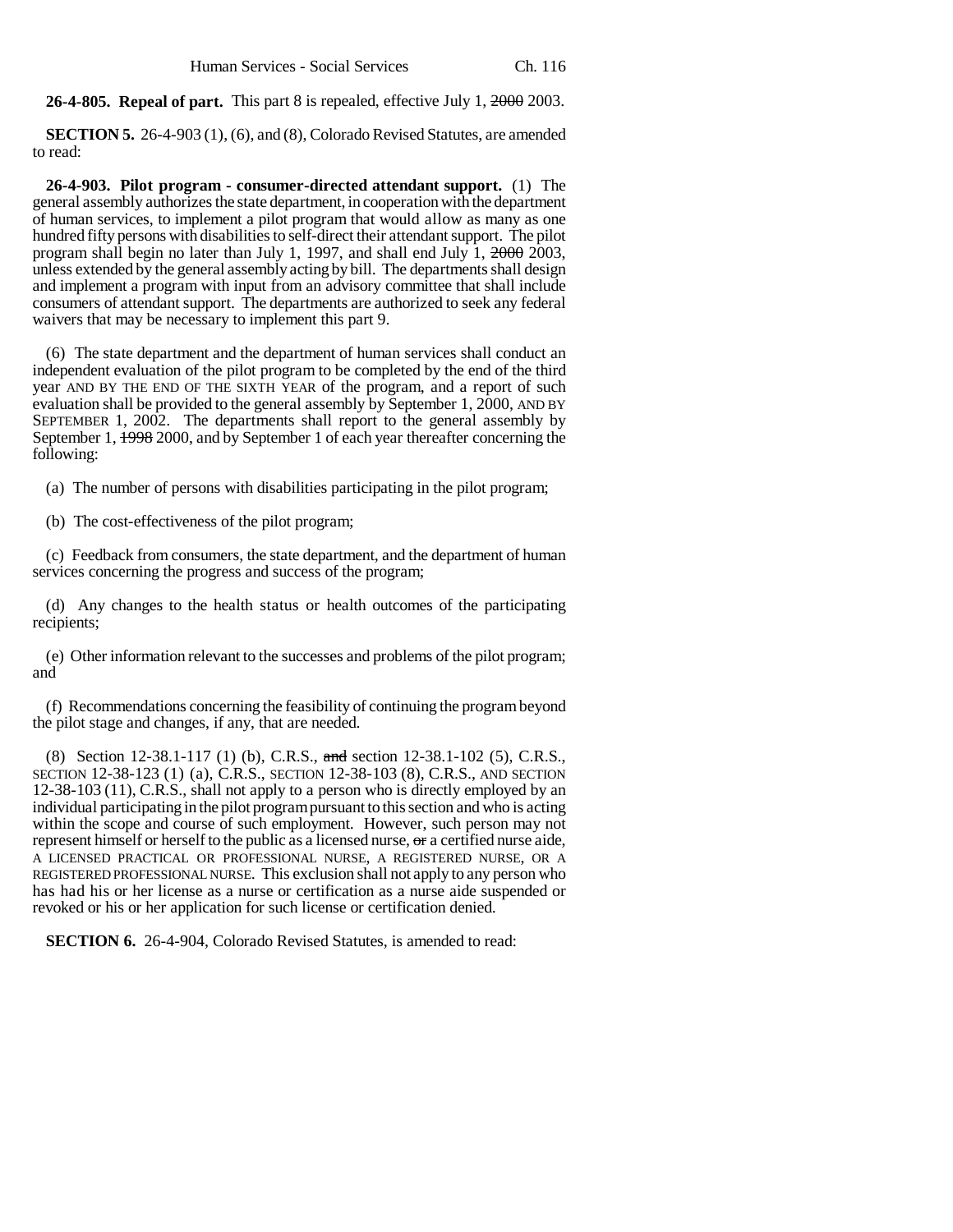Ch. 116 Human Services - Social Services

## **26-4-904. Repeal of part.** This part 9 is repealed, effective July 1, 2000 2003.

**SECTION 7.** 26-4-124 (6), Colorado Revised Statutes, is amended to read:

**26-4-124. Program of all-inclusive care for the elderly - services - eligibility.** (6) For purposes of this section, "eligible person" means a frail elderly individual who voluntarily enrolls in the PACE program and whose gross income does not exceed three hundred percent of the current federal supplemental security income benefit level, whose resources do not exceed the limit established by the state department of human services for individuals receiving a mandatory minimum state supplementation of SSI benefits pursuant to section 26-2-204, or in the case of a person who is married, do not exceed the amount authorized in section 26-4-506, and for whom a physician licensed pursuant to article 36 of title 12, C.R.S., certifies that such a program provides an appropriate alternative to institutionalized care. The term "frail elderly" means an individual who meets functional eligibility requirements, as established by the state department, for nursing home care and who is sixty-five FIFTY-FIVE years of age or older.

**SECTION 8.** 26-4-403.3, Colorado Revised Statutes, is amended to read:

**26-4-403.3. Recovery of assets.** (1) The general assembly hereby finds, determines, and declares that the cost of providing medical assistance to qualified recipients throughout the state has increased significantly in recent years; that such increasing costs have created an increased burden on state revenues while reducing the amount of such revenues available for other state programs; that recovering some of the medical assistance from the estates of medical assistance recipients would be a viable mechanism for such recipients to share in the cost of such assistance; and that such an estate recovery program would be a cost-efficient method of offsetting medical assistance costs in an equitable manner. THE GENERAL ASSEMBLY ALSO DECLARES THAT IN ORDER TO ENSURE THAT MEDICAID IS AVAILABLE FOR LOW-INCOME INDIVIDUALS REASONABLE RESTRICTIONS CONSISTENT WITH FEDERAL LAW SHOULD BE PLACED ON THE ABILITY OF PERSONS TO BECOME ELIGIBLE FOR MEDICAID BY MEANS OF MAKING TRANSFERS OF PROPERTY WITHOUT FAIR AND VALUABLE CONSIDERATION.

(2) (a) Medical assistance paid on behalf of any individual who was fifty-five years of age or older when the individual received such assistance may be recovered by the state department from the estate of such individual in accordance with paragraph (c) of this subsection (2).

(b) Medical assistance paid on behalf of any individual who is institutionalized may be recovered by the state department from the estate of such individual in accordance with paragraph (c) of this subsection (2).

(c) The state department shall establish an estate recovery program only insofar as such program is in accordance with Title XIX of the federal "Social Security Act", 42 U.S.C. sec. 1396p, as amended, and shall not take any action to recover medical assistance when the amount of assistance to be recovered is economically inappropriate in relation to expenses of recovery.

(3) The state department is authorized to file liens against any property of an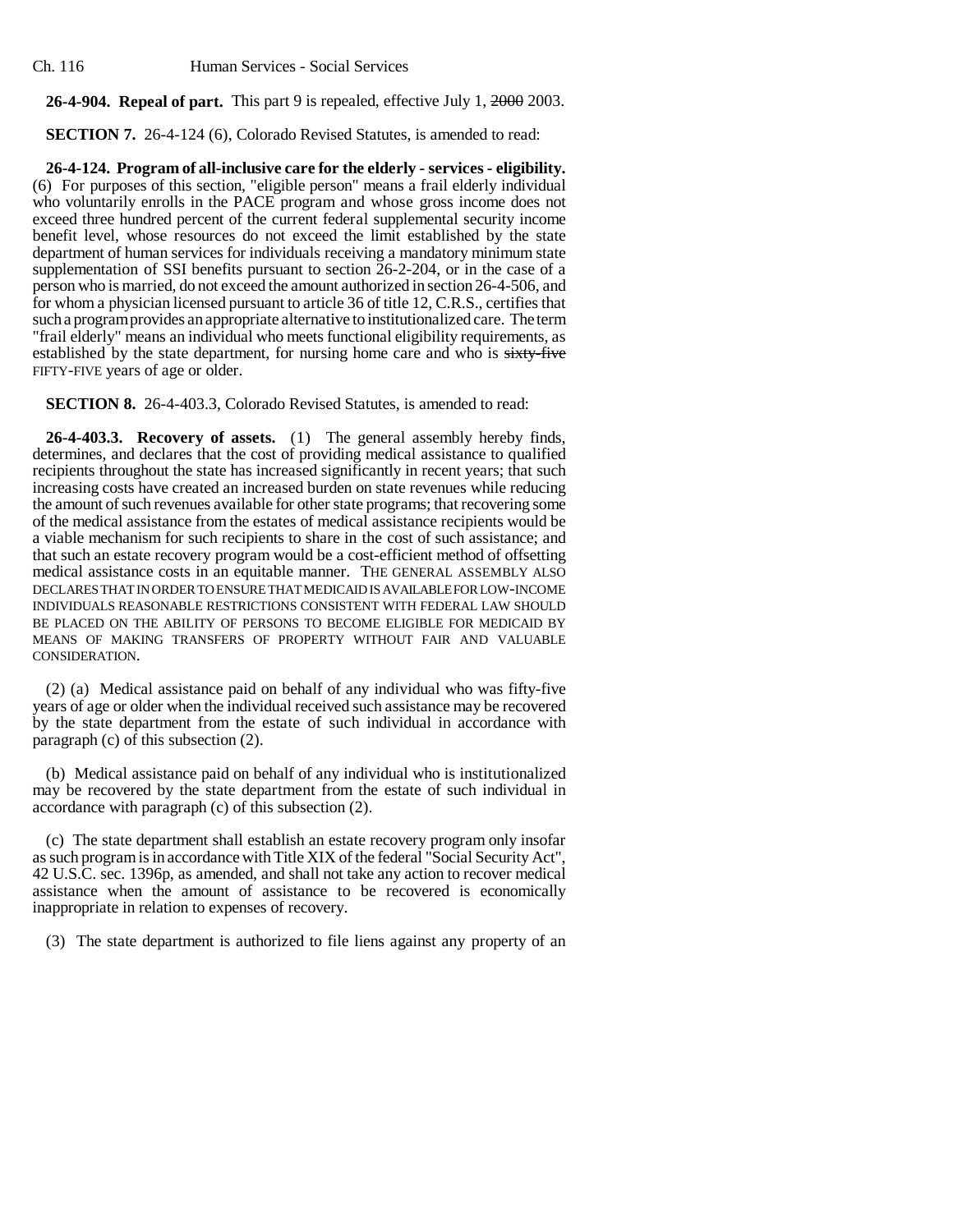individual who is institutionalized and from whom the state department may recover medical assistance pursuant to paragraph  $(b)$  of subsection  $(2)$  of this section.

(4) The state department may compromise, settle, or waive any recovery of medical assistance authorized pursuant to subsection (2) of this section upon good cause shown.

(5) Subject to any limitation concerning estate recovery in Title XIX of the federal "Social Security Act", 42 U.S.C. sec. 1396p, as amended, the amount of any medical assistance paid pursuant to the provisions of this article is a claim against the estate pursuant to the provisions of section 15-12-805 (1), C.R.S.

(6) The state department shall promulgate rules  $\frac{1}{2}$  and regulations to implement the provisions of this section, INCLUDING RULES LIMITING THE ELIGIBILITY FOR MEDICAL ASSISTANCE IF THE PERSON MADE A VOLUNTARY ASSIGNMENT OR TRANSFER OF PROPERTY WITHOUT FAIR AND VALUABLE CONSIDERATION PRIOR TO APPLYING FOR MEDICAL ASSISTANCE. A CONTRACT FOR AN EXEMPT BURIAL FUND FOR AN INDIVIDUAL SHALL INCLUDE A PROVISION RESTRICTING THE FULL AMOUNT TO THE COST OF THE BURIAL AND STATING THAT ANY PORTION NOT EXPENDED FOR THE BURIAL COSTS SHALL BE REFUNDED TO THE COLORADO DEPARTMENT OF HEALTH CARE POLICY AND FINANCING BY THE MORTUARY AS REIMBURSEMENT FOR THE COST OF MEDICAL ASSISTANCE PROVIDED TO THE INDIVIDUAL. Said rules and regulations shall be in accordance with Title XIX of the federal "Social Security Act", 42 U.S.C. sec. 1396p, as amended.

(7) (Deleted by amendment, L. 94, p. 1601, § 8, effective July 1, 1994.)

(8) Effective upon the implementation of a private-public partnership program for financing long-term care pursuant to section 26-4-506.7, this section shall apply to participants of such program only after excluding from the amount that may otherwise be recovered from such person's estate an amount allowed by rules adopted by the medical services board in accordance with section 26-4-506.7.

**SECTION 9.** 25.5-1-304, Colorado Revised Statutes, is amended to read:

**25.5-1-304. Repeal of part.** This part 3 is repealed, effective July 1, 2000 2007.

**SECTION 10.** 2-3-1203 (3) (m) (III) and (3) (p), Colorado Revised Statutes, are amended to read:

**2-3-1203. Sunset review of advisory committees.** (3) The following dates are the dates for which the statutory authorization for the designated advisory committees is scheduled for repeal:

(m) July 1, 2000:

(III) The advisory committee in the department of health care policy and financing created in section 26-4-529 (3), C.R.S.;

(p) JULY 1, 2003: THE ADVISORY COMMITTEE IN THE DEPARTMENT OF HEALTH CARE POLICY AND FINANCING CREATED IN SECTION 26-4-529 (3), C.R.S.;